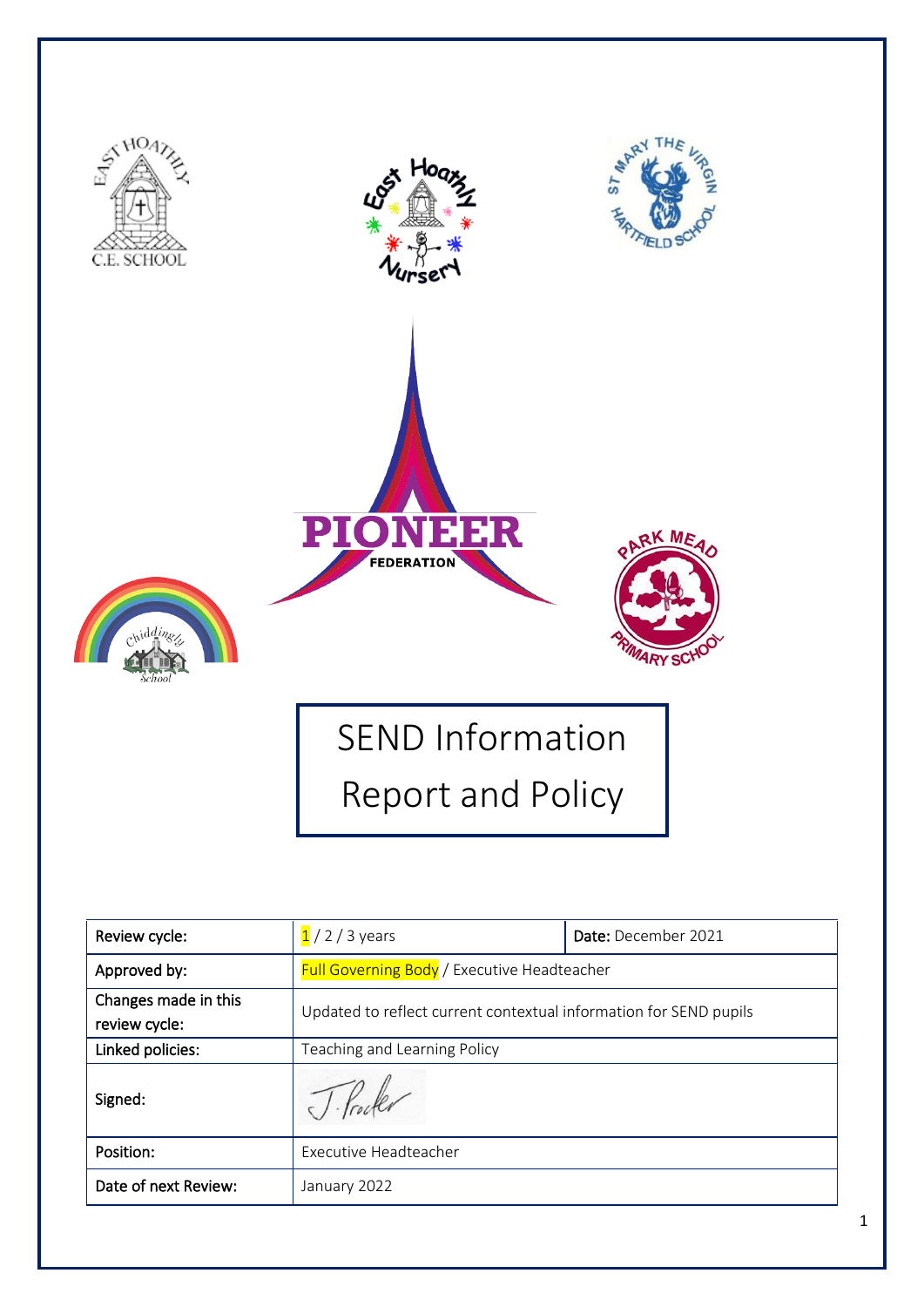# **CONTENTS**

Headings in bold and italics indicate the information required for the SEND information report as required by the code of practice. Other headings include other items of school policy.

| SEND in Pioneer Federation schools                                                                                       | 3         |  |
|--------------------------------------------------------------------------------------------------------------------------|-----------|--|
| What kinds of SEND are provided for at Pioneer Schools?                                                                  |           |  |
| Policies and responsibilities                                                                                            |           |  |
| The Inclusion Team and The role of the SENDCO                                                                            |           |  |
| The approach to teaching children with SEND                                                                              |           |  |
| Identifying children and assessing their needs                                                                           | 6         |  |
| Arrangements for assessing and reviewing pupils' progress towards outcomes                                               | 8         |  |
| <b>EHCPs</b>                                                                                                             | 8         |  |
| Exclusions                                                                                                               | 9         |  |
| Arrangements for consulting with parents of children with SEND and involving them in their child's<br>education          | <i>10</i> |  |
| Arrangements for consulting with young people with SEND and involving them in their education                            | 10        |  |
| Arrangements for supporting pupils moving between phases of education and preparing for adulthood                        | 10        |  |
| How adaptions are made to the curriculum and the learning environment of pupils with SEND                                | 11        |  |
| The expertise and training of staff to support children with SEND, including how specialist expertise will<br>be secured | 11        |  |
| How the school involves other bodies, including health and social care bodies, local authority support                   | 12        |  |
| services and voluntary sector organisations in meeting children's SEND and supporting their families                     |           |  |
| Support available for families                                                                                           | 12        |  |
| Evaluation of the effectiveness of the provision made for pupils with SEND                                               | 13        |  |
| Recent data for SEND pupils                                                                                              | 13        |  |
| Other reports reviewing SEND provision                                                                                   | 13        |  |
| <b>Budget allocation</b>                                                                                                 | 14        |  |
| How pupils with SEND are enabled to engage in activities available with those in the school who do not<br>have SEND      | 14        |  |
| Support for improving emotional and social development                                                                   | 14        |  |
| Admissions arrangements                                                                                                  | 15        |  |
| The school environment                                                                                                   | 15        |  |
| Arrangements for handing complaints from parents of children with SEND about the provision made in<br>school             |           |  |
| Appendix A - Records and responsibilities                                                                                | 17        |  |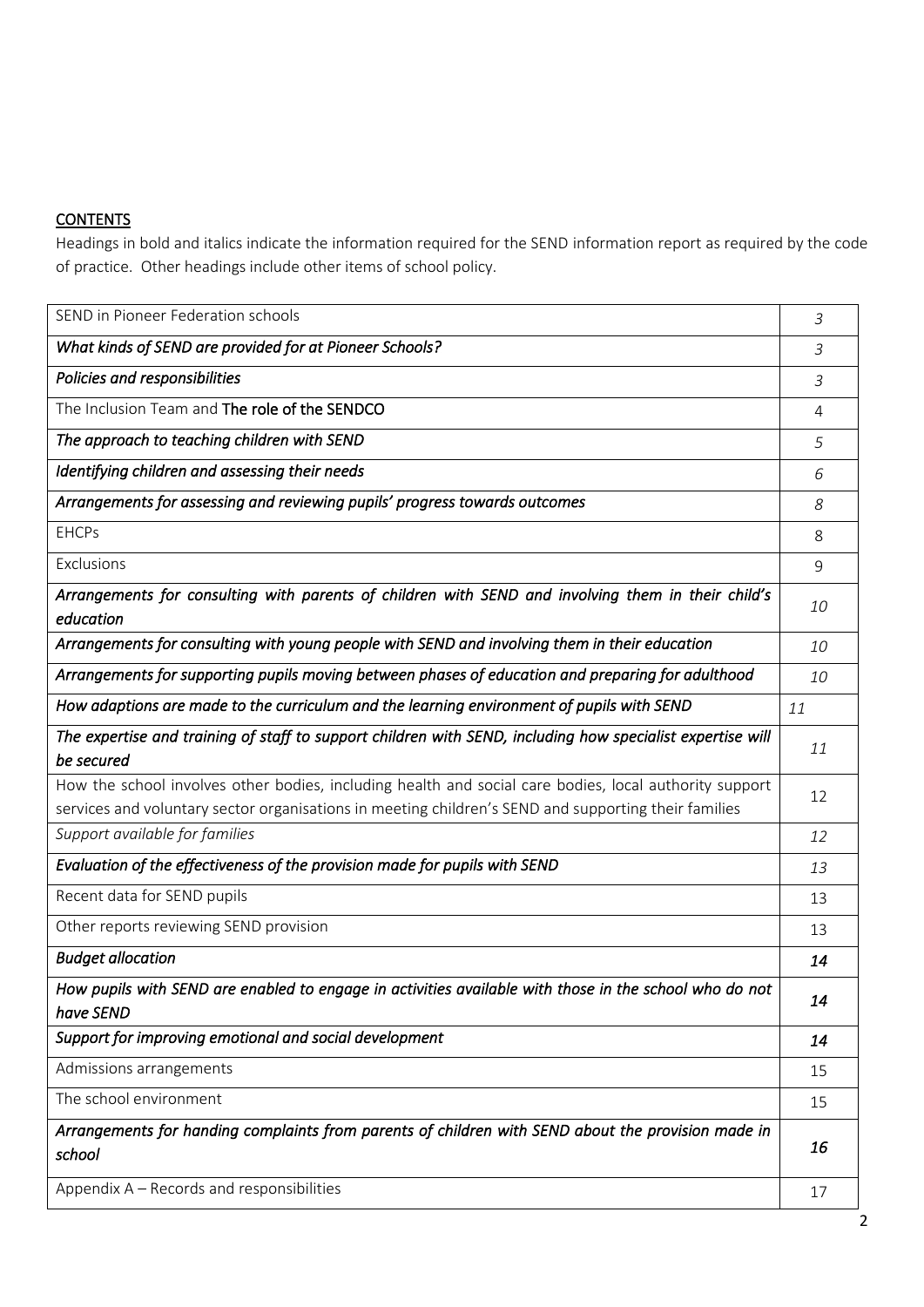### SEND in Pioneer Federation schools

The vision of the four Pioneer Federation schools (St Mary the Virgin, Chiddingly Primary, Park Mead and East Hoathly Primary and Nursery) is 'Achievement for All, Learning Together, Learning for Life' and this radiates through our policy for children with special educational needs and disabilities.

The Children and Families Act 2014 says that all maintained schools must publish a Special Educational Needs and Disabilities (SEND) Information Report every year. This report explains how our school meets the needs of children with SEND. It is shown on our school websites.

In the report, we explain how we meet our duties towards pupils with special educational needs and disabilities. This report is also the information we provide to the East Sussex local offer which shows the support that is available for children and young people with special educational needs and disabilities in East Sussex: [www.eastsussex.gov.uk/localoffer](http://www.eastsussex.gov.uk/localoffer)

The Governors will review this report once a year. If you would like to give us feedback about the report, please contact the school office.

This Information Report and Policy considers the structures in place across the federation and also the individual process and procedures for each school.

### *What kinds of SEND are provided for within the Pioneer Federation?*

The federation schools are mainstream primaries admitting pupils from age 4 -11. East Hoathly also has a Nursery that takes children from 2 years old. We are inclusive schools - that means we provide for children with all types of special educational need. Within the Pioneer Federation, it is fully recognised that all class teachers are the teachers of children with Special Educational Needs and disabilities (SEND). The kinds of SEND that are provided for are categorised into four broad areas of need:

- communication and interaction, including speech and language difficulties and autism
- cognition and learning, including developmental delay, and specific difficulties such as dyslexia and dyscalculia
- social, emotional and mental health difficulties including difficulties with behaviour, attention deficit disorder ADD, attention deficit hyperactivity disorder ADHD, attachment disorder or anxiety
- sensory and/or physical needs including visual or hearing impairment, dyspraxia, cerebral palsy and other physical or medical conditions which affect a child's learning

If you would like a place for your child with an Education Health Care plan, please contact your Assessment and Planning Officer at East Sussex Council to apply. If you would like a place for any other child with special educational needs, you should apply through the normal processes. Please see schools admissions on the ESCC website or contact the information for family's team<https://new.eastsussex.gov.uk/children-families/information-for-families>

#### Policies and responsibilities

This report includes details of the processes in place to identify children with SEND and for assessing their needs. Other policies that are useful to consider are the: Accessibility Plan, Behaviour Policy, Equalities Statement, Safeguarding and Child Protection Policy, Admissions policy, Supporting Children with Medical Conditions, EYFS, Teaching and Learning Policy and Health and Safety.

#### The governing body

The governing body have a SEND governor to work closely with the Inclusion Manager. From Sept 2021, this governor is Catherine Simmons. She liaises with the SENDCO/Inclusion Manager and the Senior Leadership of the school to keep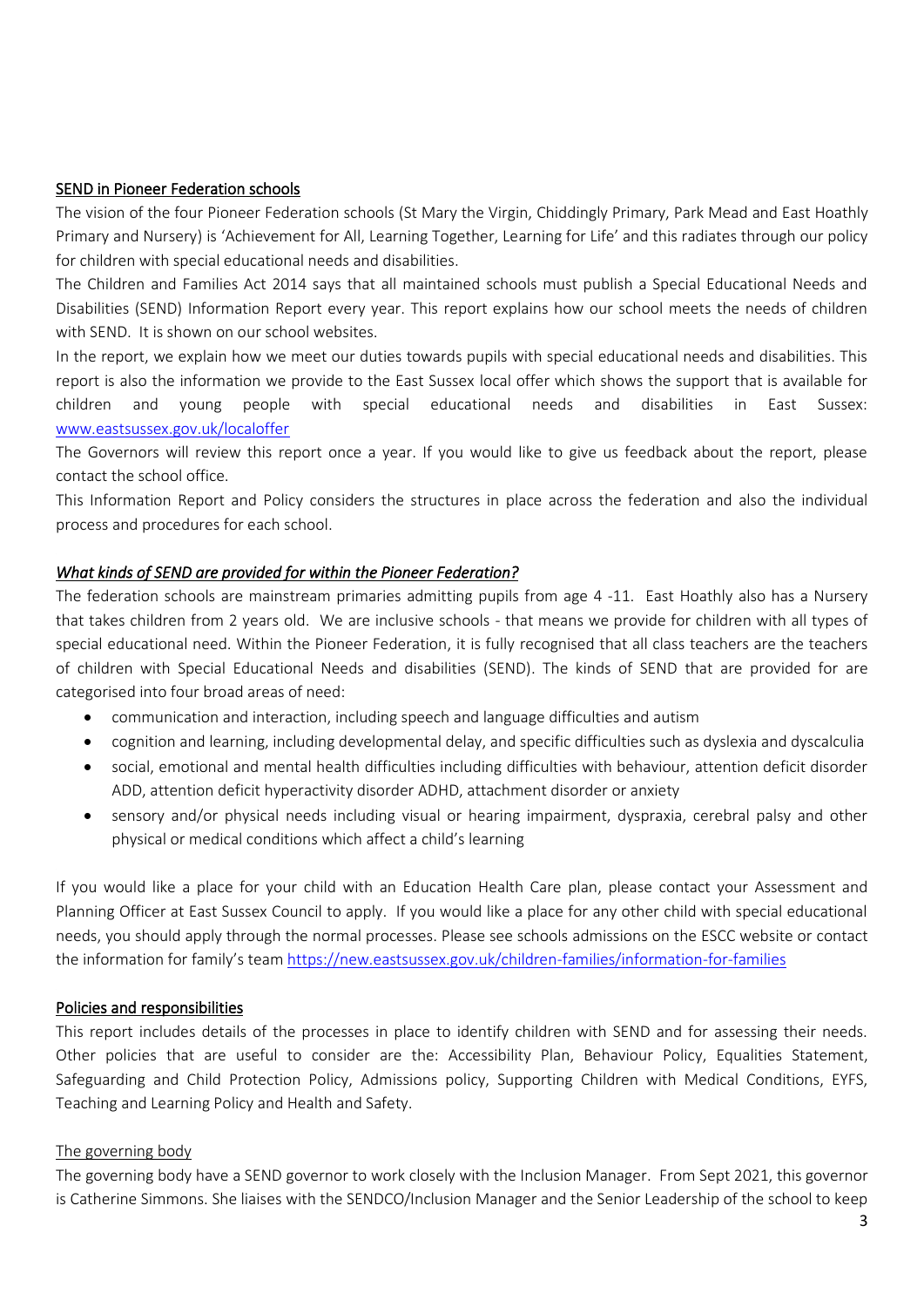up-to-date with, and monitor the school's SEND provision to ensure that the school is compliant with its statutory responsibilities as indicated in the SEND Code of Practice. The SEND Information Report is updated annually and published on the school website.

The governors ensure that the Inclusion Manager/SENDCO, the person responsible for coordinating SEND (SENDCO/Inclusion Manager) provision and offering guidance to teachers is a qualified teacher working at the school and that if not already qualified has achieved the National Award in Special Educational Needs within 3 years of being in post. Governors regularly monitor the DfE Code of Practice to ensure the school is compliant with its statutory responsibilities.

## The Inclusion Team and the role of the SENDCO/Inclusion Manager

The Inclusion Manager (SENDCO) across the federation is Sian Leahy and is contactable on [senco@pioneerfederation.co.uk](mailto:senco@pioneerfederation.co.uk) or via the school office. From September 2021, an Inclusion Manager assistant, Class teacher Naomi Fry, has also been appointed for one day a week to support this role.

The SENDCO/Inclusion Manager has responsibility for the day-to-day operation of the SEND policy including:

- The responsibility for the day to day operation of the SEND policy
- In conjunction with the Headteacher to plan and co-ordinate the school's strategies for identifying children with SEND; in addition to advising on the deployment of the delegated budget to effectively meet needs, and ensuring the school meets its responsibilities under the Equality Act 2010 with regard to reasonable adjustments and access arrangements
- to co-ordinate provision and manage an effective provision monitoring system, outlining additional provision throughout the school including liaising with the Designated Safeguarding Lead where a Looked After Child has SEN;
- to oversee an efficient system for monitoring, recording and tracking progress of children with SEND, including maintaining a register of such children and keeping records updated;
- to advise on, and where appropriate carry out, more detailed assessment;
- to advise teachers on the graduated response and appropriate teaching arrangements for children with SEND and to assist with the planning and implementation of individual and group learning programmes;
- being the contact for and to liaise closely with and develop good relationships with outside agencies and ensure their advice is used appropriately;
- to ensure continuity for children with SEND from class to class and school to school;
- in conjunction with the ICT co-ordinator, to use information and communications technology to help pupils gain access to the curriculum as an aid to teaching and learning;
- to identify and make provision for training needs; school-based or on courses; involving teaching staff and /or Teaching Assistants (TAs);
- to liaise with parents of children with SEND and ensure that regular discussion takes place with them;
- to seek the views of children with SEND, and to take them into account when planning;
- to link with feeder and secondary schools to ensure smooth transition and to liaise with schools during midyear admissions where appropriate;
- To use self-review tools as appropriate for reflection and self- evaluation, to form a basis for future development.

The role of the Inclusion Manager Assistant:

To work closely with the Inclusion Manager (IM), Executive Headteacher, Heads of Schools and colleagues of the Pioneer Federation (within the statutory frameworks and the SEND policy and Code of Practice) to support the SENCO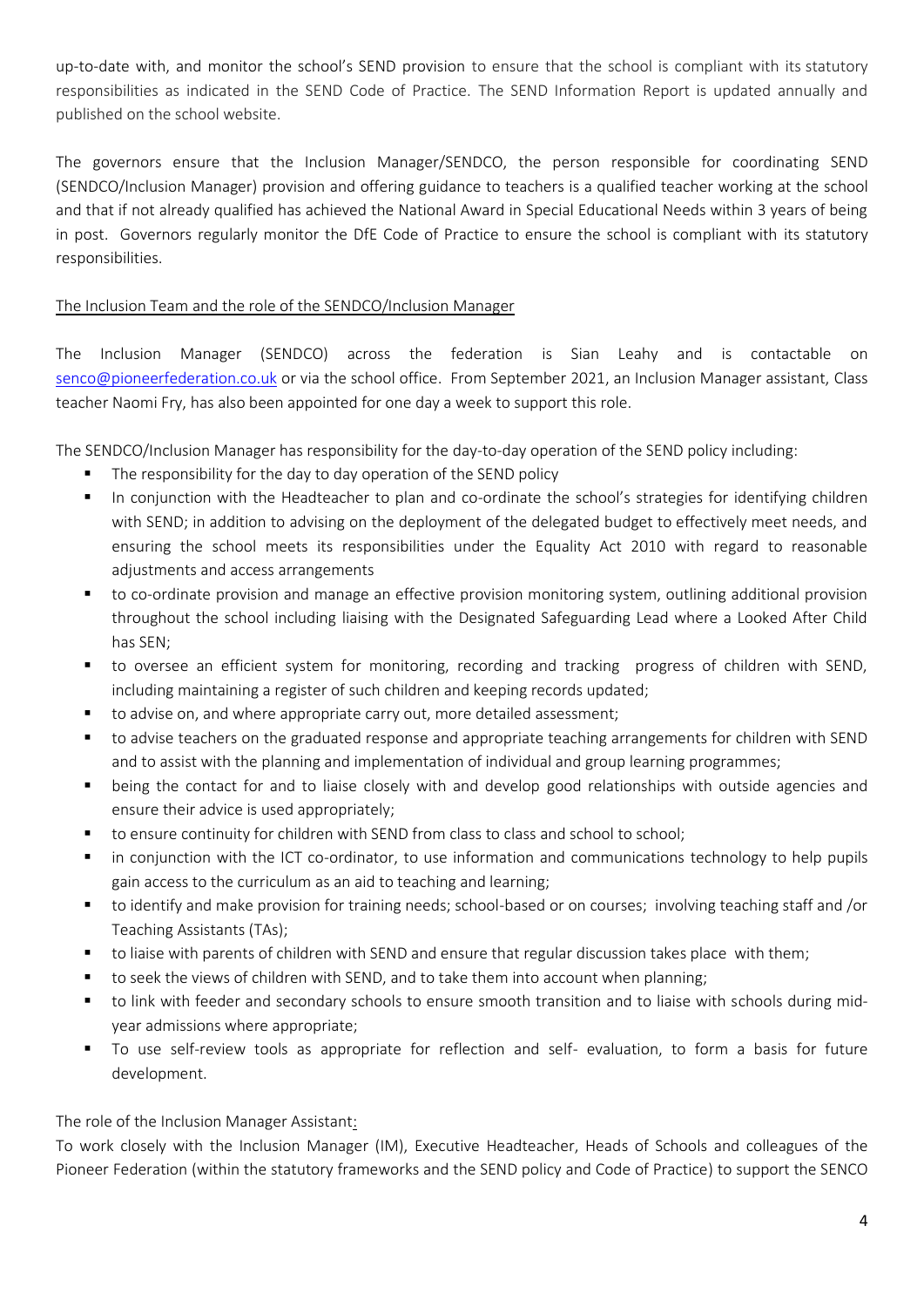in the implementation and day to day operation of the SEND policy in all 4 Pioneer Schools, with the aim of early identification of needs, and raising SEND pupil achievement.

## *The approach to teaching children with SEND*

.

- Within the federation, we want all children to achieve and become life-long learners, confident in themselves, aware of their strengths and to be responsible respectful citizens. We recognise each child's uniqueness and strengths and endeavour to utilise these strengths and widen the horizons of everyone in our school community. All children should be provided with a broad and balanced curriculum that will promote enjoyment, creativity and resilience and meet their individual development needs.
- All class teachers are the teachers of children with Special Educational Needs and disabilities (SEND), and the majority of support wherever possible takes place in class. Our aim is to identify any strengths or barriers to learning as soon as possible, so that intervention can be given at the earliest opportunity to improve the long term outcomes for the child
- High quality first teaching and additional interventions are the basis of our provision management.
- Everyone within the Pioneer Federation is committed to providing the conditions and opportunities to enable any child with SEND to be included fully in all aspects of school life. Our aim is to identify any strengths or barriers to learning as soon as possible, so that intervention can be given at the earliest opportunity to improve the long-term outcomes for the child.
- Effective inclusion results in happy pupils who make good progress towards targets; show improvement in their independence, resilience, social, communication, English, Maths, ICT and self help skills; are helped to access the wider curriculum; are motivated to learn and develop their strengths, creativity, self-esteem and confidence in their ability as learners; all of which contribute to increasing the positive long term outcomes for children.
- Staff will work in a way to avoid isolation of the children they are supporting and to develop their strengths. Reasonable adjustments will be made to ensure full access and positive well-being.
- A broad and balanced curriculum the school will ensure that all children have access to a balanced and broadly based curriculum (no child will be excluded from any learning activity due to their impairment or learning difficulty, unless it is clearly of benefit to that individual and leads to inclusion) and endeavour to utilise all children's strengths.
- An 'assess, plan, do and review' cycle approach is taken to identify children who may need additional special educational needs support and a plan is put in place for these identified children. This plan may take the form of Access, Plan, Do and Review (APDOR) Support Plan, a pupil passport, or an East Sussex Additional Needs Plan. This plan is then reviewed at least 3 times a year (but often up to 5 or 6 times at the end of each term) and parents are encouraged to be involved in its development. The plan may include strategies, interventions or suggestions for seeking additional advice from outside agencies.



• Staff awareness - the SENDCo will liaise with the Executive Head and Head of School to ensure that systems are in place to ensure that all staff working with pupils have an awareness of any SEND. Electronic class provision and planning folders hold a copy of the Inclusion register for that class, the termly intervention timetable and relevant APDOR plans. In class there is a copy of the plan alongside each child's intervention records. Class teachers are responsible for ensuring record keeping systems are set up and are kept in line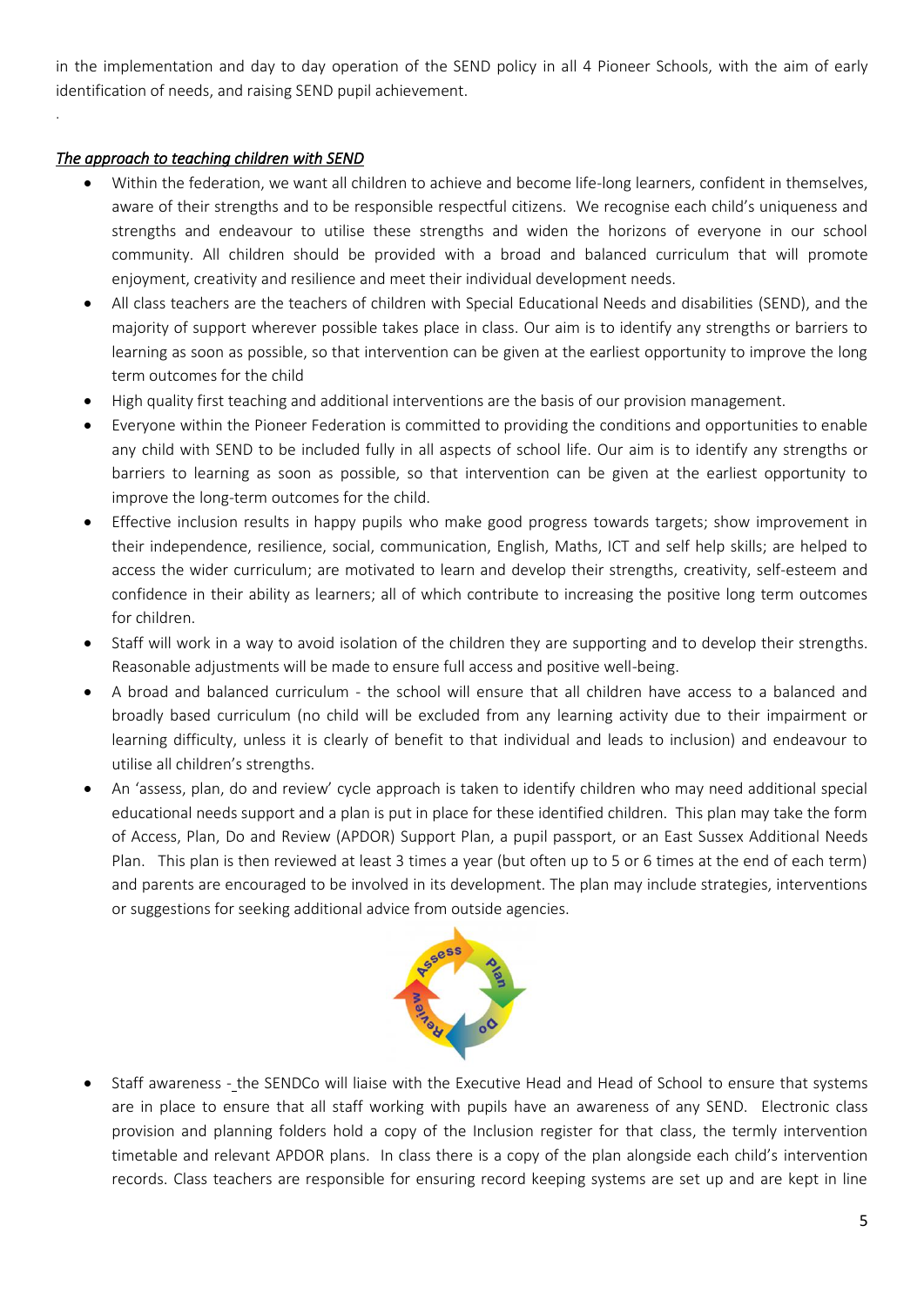with the Inclusion Manager recommendations (See Appendix A).

- The sharing of Medical Health Plans will vary as necessary and depending on need and are coordinated by class teachers (EH) or the school office (SMV, CP, PM). Where possible all staff working with the child will be involved in the review process.
- Intimate care plans are generally coordinated by the Inclusion Team, class teacher or the school office depending on the level of need. These are shared with those people necessary to ensure that needs are met.

## *Identifying children and assessing their needs*

The SEND Code of Practice identifies children as having a special education need when their learning difficulty or disability calls for special educational provision, namely provision different from or additional to that normally available to pupils of the same age (Code of Practice 6.15). The Federation also considers whether a pupil may have a disability under the Equality Act and if so what reasonable adjustments may need to be made for them (COP 6.16).

Children identified as having SEND under the above definition are included on the schools inclusion register under the category of SEND. When additional provision is no longer needed, the pupil will be removed from the register. Within the federation, we are keen to identify barriers to learning as early as possible. The numbers on the SEND registers and the numbers within each category of need are required to be reported to the government and local authority at various times during the academic year.

Children new to the school in Reception undergo Baseline assessment on entry. We also use other screeners in the autumn term such as Language Link screener that reviews understanding of receptive and Jump Ahead to review fine and gross motor skills. The outcome of these assessments feed into progress discussions and help to identify any gaps in early development.

In Nursery the Nursery teacher and assistants support throughout settling and starting sessions. When the child is settled into the nursery assessments are carried out using the development matters framework and documents such as East Sussex language checkers (this happens throughout the year when children start). If staff feel there is any area the child may need further support meetings are arranged with parents and the SENCO. For children ages 2-3, the Nursery teacher will also complete the 2 Year Old Check, in liaison with the child's health visitor and any areas of concern will be identified and advice sought. If a child is attending more than one setting such as another nursery or childminder, with permission from parents the key worker will contact the setting to discuss any plans or support to ensure consistency in approach.

If your child already has an identified need before they join us, please let us know as soon as possible. This will mean that we can respond quickly to their needs and plan appropriate transition. Please tell us about any other service or professional already supporting your child.

In line with our Access, Plan and Do cycle, each term teachers meet with the Senior Leadership Team and discuss the progress and strengths of all children. Discussion includes analysis of data from within the schools data wall and tracking system, attendance, response to day to day classroom work and routines, additional assessments that may have taken place (e.g. Language Link, Boxall Profiling, Reading ages), observations and analysis of the playground and behaviour logs and any conversations with parents.

Children making less than expected progress given their age and individual circumstances are identified. This enables children to be identified early as soon as there is a concern about their learning. Less than expected progress can be considered as; progress which is significantly slower than that of their peers starting from the same baseline, failing to match or better the child's previous rate of progress, failing to close the attainment gap between the child and their peers, or widening of the attainment gap.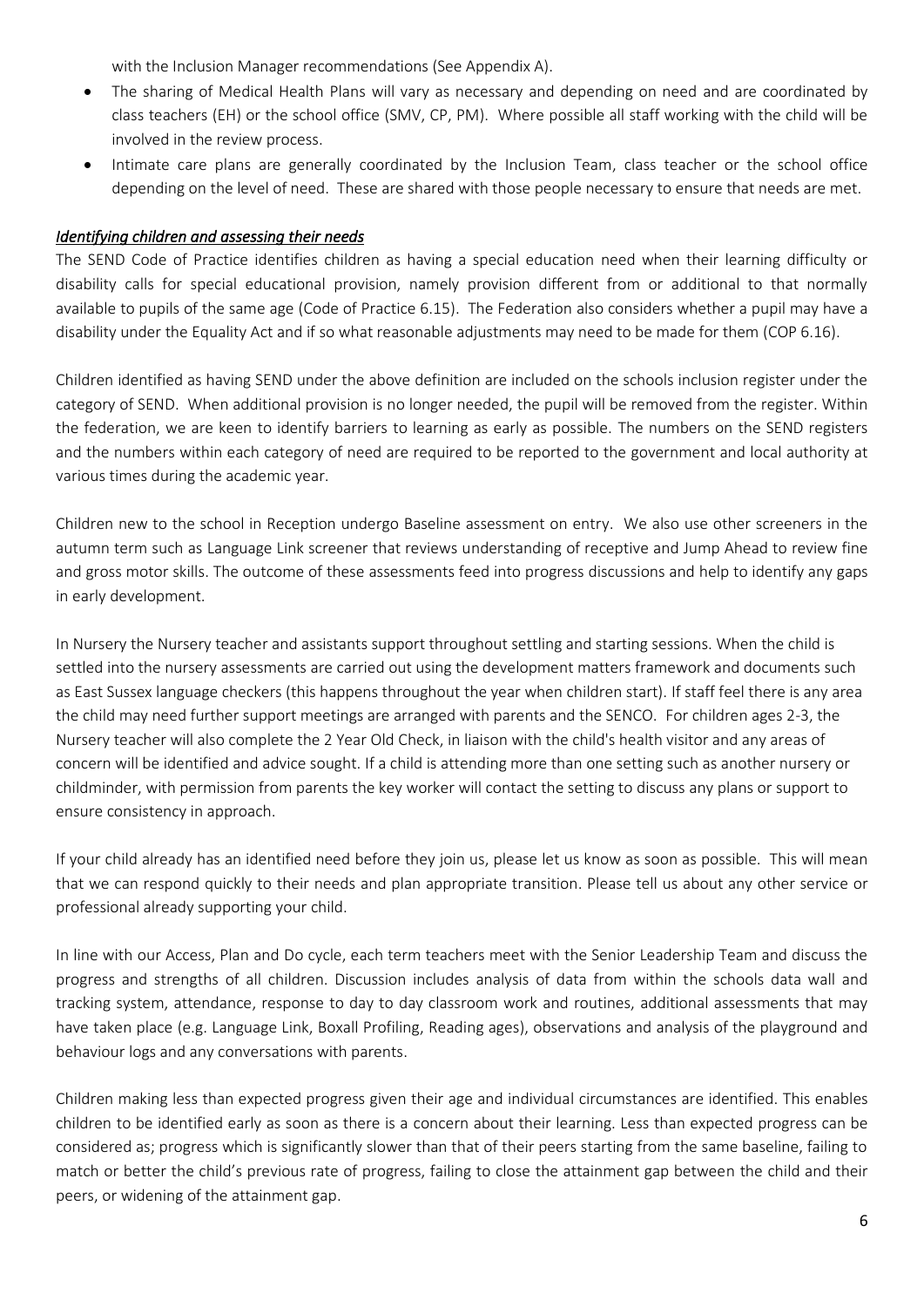Discussion at pupil progress meetings and the review of class and playground behaviour also allows identification of those children experiencing difficulty with social interaction or emotional responses. Both barriers and strengths are identified to support successful interventions.

## The first level of support – the differentiated curriculum

At this point, the class teacher will adapt their high quality first teaching in attempts to use children's strengths and reduce the barriers to learning. This may include increasing the levels of differentiation used to support the pupil, adapting learning objectives and teaching styles, access strategies, using pre-teaching, small group work, some individual supports, mentoring, peer support, or alternative methods of recording and assessment. Additional support maybe sought such as advice from the SENDCO or outside agencies (in agreement with parents).

The needs of the child will be provided for within the whole class planning frameworks and individual target setting and will be recorded on a Whole Class Provision Map from the Pupil Progress meeting. These supports would be discussed at parents evening. A Pupil Passport may be used to share access arrangements and information to support a positive learning experience with all staff working with the pupil (including supply staff). Pupils are invited to contribute to this indicating what they want to learn, what is difficult for them and what helps them.

## Ongoing monitoring and review

The pupil would continue to be monitored by the class teacher and the senior leadership team at the termly progress meetings.

### Identifying a child as SEND

Some children continue to make inadequate progress despite high quality teaching, additional class based intervention and support targeted at their areas of weakness. At this point, a summary of the concerns, the children's attainment levels and strengths will be generated by the class teacher including a review of strategies that have been tried already. These concerns can be recorded on a SEND Record of Concern and shared with the Inclusion Manager. There may be agreement at this point to make use of additional assessments and screeners such as Reading Age assessments, the Language Link screener, Boxall profiling or other available resources. If progress continues to be a concern following this period of increased focus of Quality First Teaching then individual provision that is additional and different to that available to other pupils may be deemed necessary. This would be discussed with parents and if additional individualised provision is put in place the pupil would be categorised as SEND. Parents are informed of this in writing including the allocated category of SEND as describe previously. It is the aim that high Quality First Teaching will result in few children requiring such support (see the SEN Code of Practice).

The school uses the definitions of adequate progress as suggested in the revised *Code of Practice,* that is, progress which:

- Closes the attainment gap between the child and their peers
- Prevents the attainment gap from growing wider
- Is similar to that of peers starting at the same attainment baseline, but less than the majority of peers
- Matches or betters the child's previous rate of progress
- Ensures full access to the curriculum
- Demonstrates an improvement in self-help or social or personal skills
- Demonstrates an improvement in the child's behaviour

In the situation as stated above parents would be invited in to discuss the pupil's progress and barriers to learning usually with the class teacher and sometimes the SENDCO/Inclusion Manager. A clear analysis of needs will be carried out using the schools assessment systems, including the individual development in comparison to their peers and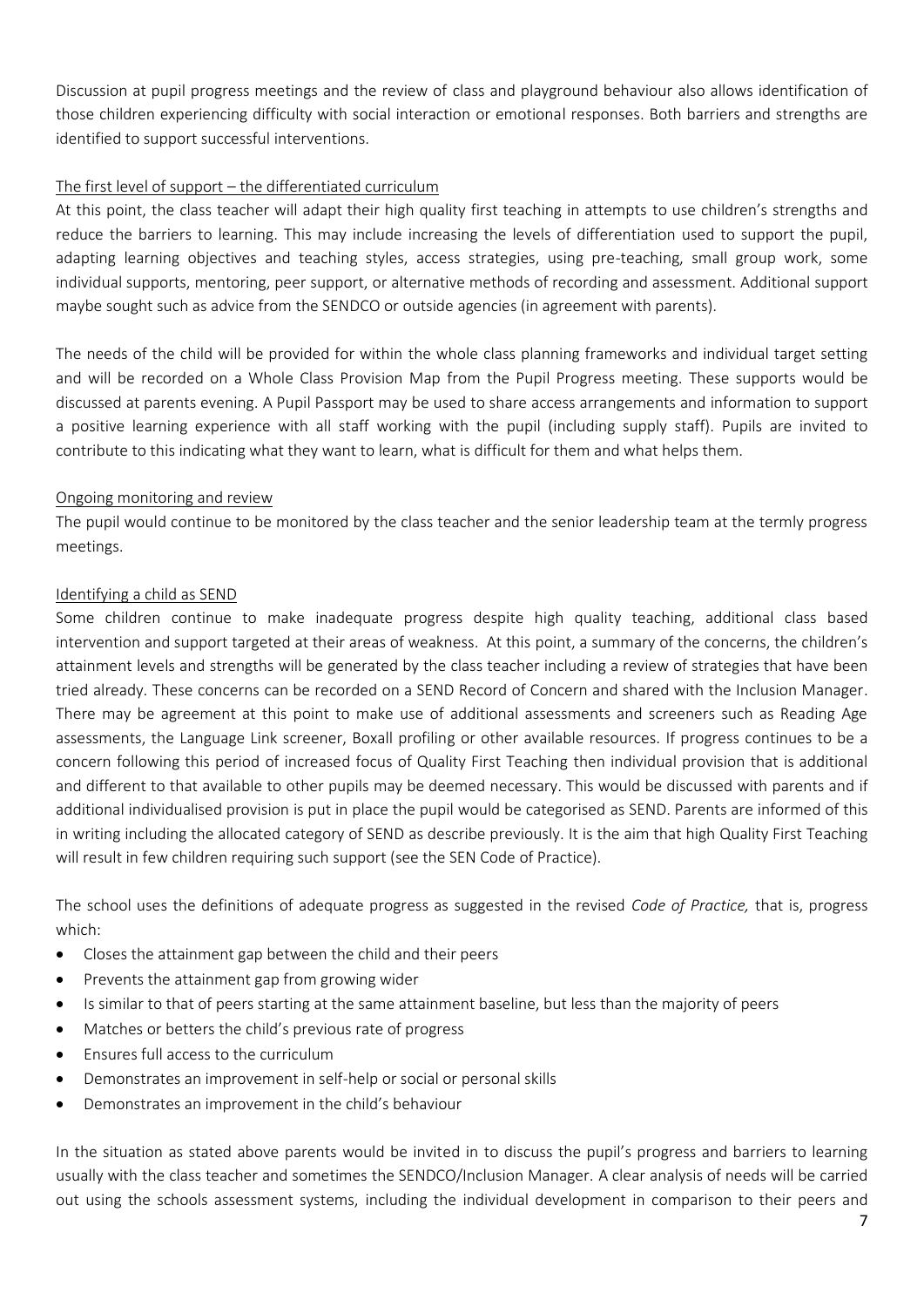national data and other available screener materials e.g. Reading Age assessments, Language Link screeners and Boxall profiling. The child's strengths are considered and identified as a basis to build on. More detailed assessments and advice from outside agencies may be used to give a clear understanding of what additional resources and approaches are required to enable the pupil to make better progress. Parental consent would be gained for an outside referral.

A plan will be developed with the identification of a small number of desired outcomes - small measurable, achievable targets, would be developed and recorded on an Access, Plan, Do and Review Support Plan (APDOR), an East Sussex Additional Needs Plan (for more complex needs) or a Pupil Passport.

At this point we have identified that the pupil has a Special Educational Need because the school is making additional and different provision to what is normally available from high quality teaching and the pupil would be categorised as SEND. This is always shared with parents.

If the pupil is able to make progress using this additional and different resource (but not without it) they will continue to be identified as SEND. If, because of additional short-term support, the pupil is able to maintain progress without the additional and different resource, he or she will no longer be identified as SEND and be removed from the register.

Any changes of categorisation will be discussed with parents and they will be formally notified.

## The complexity of identifying SEND

Slow progress and low attainment do not necessarily mean that a child has SEND as there can be a number of factors which account for this such as family situation, varying rates of cognitive development or a child's interest and motivation. Attainment in line with chronological age does not necessarily mean there is no learning difficulty or disability. Consideration is given to whether provision additional to or different from what is normally available to pupils is in place or required.

## English As An Additional Language

Difficulties based solely on the process of learning English as an additional language are not considered to be a sign of SEND. Language development is monitored over time in order that special educational needs, if they are present can be observed, thought about and addresses.

## Medical Needs

Children with SEND may also have medical needs but not all children with medical needs have SEND. A child with medical needs will have a Health Care Plan in place in line with the Medical Conditions in School Policy. Similarly, a child with Intimate Care Needs will have a separate plan and may or may not be identified as having SEND depending on their situation.

## Additional and different resources

The school will seek to source resources that are required to support a child as advised by professionals in order to make reasonable adjustments for them to access the curriculum.

## *Arrangements for assessing and reviewing pupils' progress towards outcomes.*

Access, plan, do and review meetings are usually timetabled for five or six times per year and involve the class teacher, SENDCO and where possible, other adults involved in supporting the child. Following this, the reviewed desired outcomes, short-term targets and barriers to learning are discussed with parents, adapted if necessary and agreed. Class teacher discussions with parents around the review process take place at least 3 times a year, wherever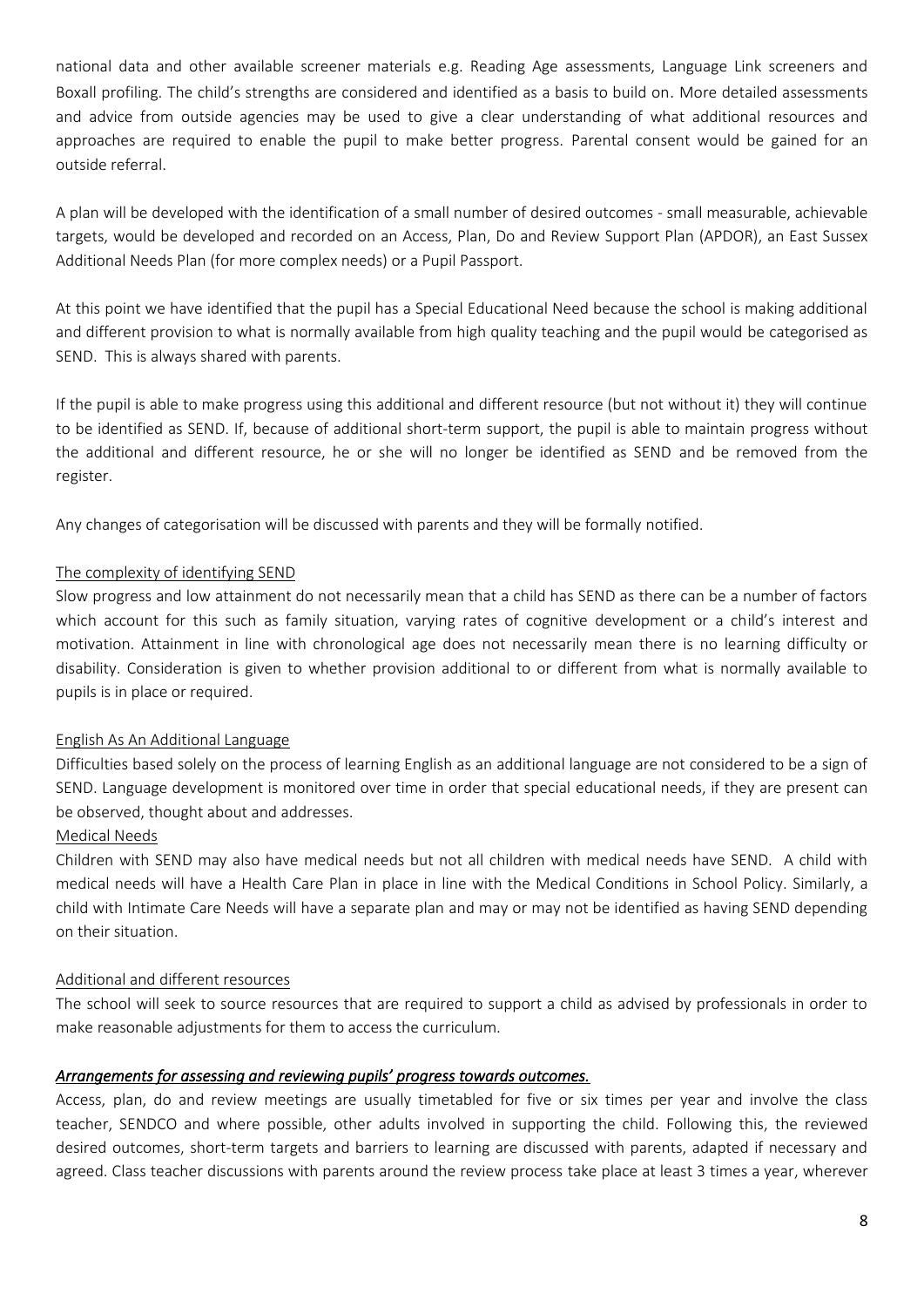possible within 2 school weeks of the school review taking place and are recorded by the class teacher in the child's intervention records.

In addition, the Pioneer Federation uses an assessment system called Target Tracker alongside the Pioneer trackers to monitor progress of pupils within the national curriculum. In EYFS (Reception and Nursery) we use Pioneer tracking supported with guidance from Development Matters and Birth to 5. This information feeds into pupil progress meetings and the three times a year structured conversations for SEND children with parents as described above.

During review meetings, broad individual outcomes are discussed as these may help identify a wider developmental or social need to support the pupil in making a successful transition into the next stage of their education. Progress in these areas may not be fully reflected in progress data. In September 2021, the federation began to use Boxall Profiling to provide additional information concerning Social Emotional and Well-being for all pupils in the Autumn Term. This provides screening information for informing whole school, class and individual work on a variety of developmental and well-being issues, as well as providing a baseline assessment for monitoring progress towards social and emotional outcomes.

The Pioneer Federation uses Language Link to screen the language skills of all of reception children and Year 1 and those of concern in Year 2. Following COVID Pandemic, the schools have access to KS2 Language link and this has been used initially to screen all KS2 pupils and going forward to rescreen those pupils where progress is a concern.

The Federation has access to a number of reading and spelling assessments that are also used to ascertain attainment and progress levels for certain pupils to provide information to support the access, plan, do and review process. Dyslexia screener is also available for pupils in agreement with parents in KS2.

Boxall profiling can be used to generate targets to support social, emotional and well-being development. Whole school screening takes place in the Autumn Term and rescreening for individuals can take place at additional points during the year to support monitoring and accessing progress.

## Educational Health Care Plans (EHCP)

If the child continues not to make progress despite vigorous additional and different resources being utilised, the school in liaison with the parents can request the Local Education Authority to make a statutory assessment of the child's SEN. If the LEA agrees, it collects information from all the people who have been involved with the child. From this the LEA Special Needs Officer decides whether the child needs an Educational Health Care Plan to meet their needs. The East Sussex SEND Matrix gives an indication of the level of need that allows schools and parents to evaluate whether a request for statutory assessment might be appropriate and the statutory assessment paperwork has a checklist that indicates the necessary evidence that is required.

For children with an EHCP each year the school must hold an Annual Review of the Educational Health Care Plan with the parents and inviting all the outside agencies involved with the child to assess the child's progress. A representative from the LEA may attend these reviews.

If there are significant changes to a child's SEND or behaviour needs an Annual Review will be called mid-year in order to ensure that parents and all professionals are involved in reviewing the plans and provision in place for the child

## Exclusion:

We do not believe that exclusions are the most effective way to support learners with SEND and will try to avoid this as much as possible. We will always work with parents and professionals to try to adapt and personalise provision for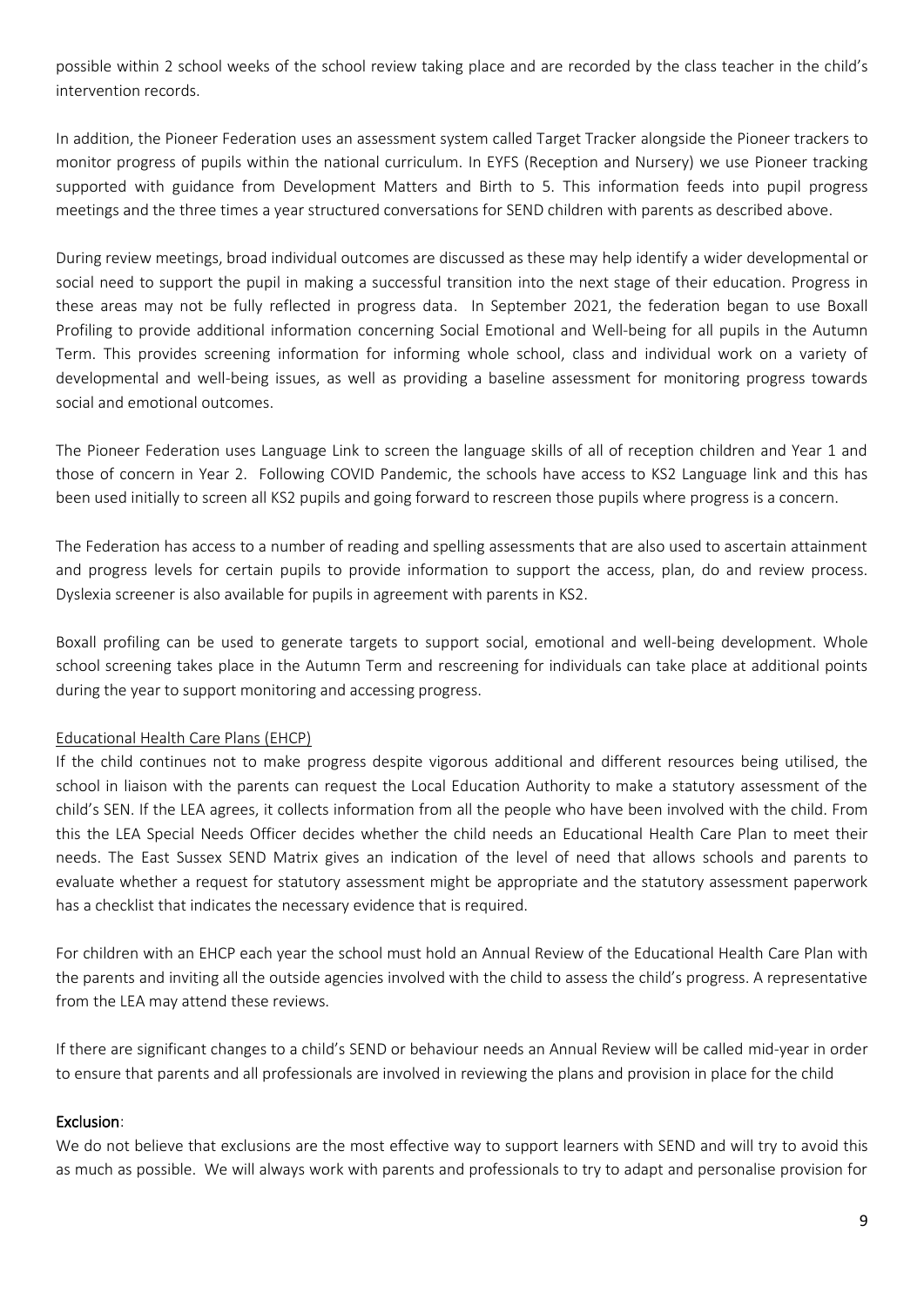children so that they are able to access learning. An emergency review with Senior Leaders will occur for pupils with an EHCP at risk of exclusion. We recognise that exclusion has a significant impact on pupils and their families.

We will work with parents and outside agencies when a child is at risk of any exclusion, to make sure that all strategies and efforts have been made to keep the child safely in school. We will ensure that parents are informed about school decisions regarding exclusion by at least 6pm on the day when the pupil was at risk of exclusion. We will utilise an 'information slip' in the interim to ensure parents are fully informed. We prioritize regular and effective communication between school and parents and carers. Exclusion is always a last resort.

In exceptional circumstances, it may be necessary to exclude a pupil for a fixed time and this would always be considered very carefully.

Exceptional circumstances include but are not limited to:

- Incidents that compromise the safety of the pupils and/or others
- Incidents of significant deliberate damage to property

Wherever possible, we will seek advice from ISEND (including ESBAS) prior to exclusion and to support transition back into school. All consultation with external agencies will be summarised in exclusion paperwork to parents.

All efforts will be made to ensure that pupils do not miss curriculum experiences if excluded. Decisions to exclude are made on an individual basis and will always be a reasonable and measured response. Individual pupil deregulation strategies will be taken into account when making these decisions.

### *Arrangements for consulting with parents of children with SEND and involving them in their children's education.*

At Pioneer, we are committed to working with parents, recognising they know their child best and welcome parental input into planning support for pupils. We adopt an open door policy for any daily information that needs to be shared between home and school but ask parents to respect that teachers are not always available before school. The schools offices are open from 8.45am. Meetings can be arranged with the class teacher or SENCO via the school office and the SENCO is available by email on senco@pioneerfederation.co.uk for each of the school emails. All parents are encouraged to attend parents evening.

Parents of children categorised as SEND will be invited to review the provision for their child with the class teacher (and sometimes the Inclusion Manager) at least 3 times a year. The previous provision will be reviewed, any new information shared, considered and new outcomes agreed together as described above. Parents will be encouraged to contribute to supporting their child's learning throughout their time at school. The appropriate format for recording the new provision will also be considered (usually an APDOR (Access, Plan, Do and Review) perhaps with pupil passport or an East Sussex Additional Needs plan). For children with an EHC plan one of these meetings will be the Annual Review of the Plan and all the relevant professionals will be invited to contribute.

Good partnerships with parents and the involvement of the pupil are vital to ensuring that all aspects of a child's wellbeing and development are taken into consideration when establishing possible outcomes and within the Pioneer Federation we strive to ensure parents are involved at every stage of support.

#### *Arrangements for consulting young people with SEND and involving them in their education.*

Across the federation, we are formalising the way that children are involved in planning for their learning. Some children have a 'pupil passport' included in their APDOR plan that indicates what helps them succeed in class, identifying what is difficult and how others can help them be successful. This also indicates what they what to learn/achieve next. Children can contribute to their plan by using having a 'pupil voice' conversation with a key member of staff or an informal 'chat' may take place. A pupil voice questionnaire can also be used to identify likes/dislikes and what makes things hard for them. This information is then used to consider support strategies. In addition, children from the school council, the pupil governors, have regular discussions with the Head of School. All children are encouraged to talk with their teacher via the Bubble time system and to share a worry using the worry box.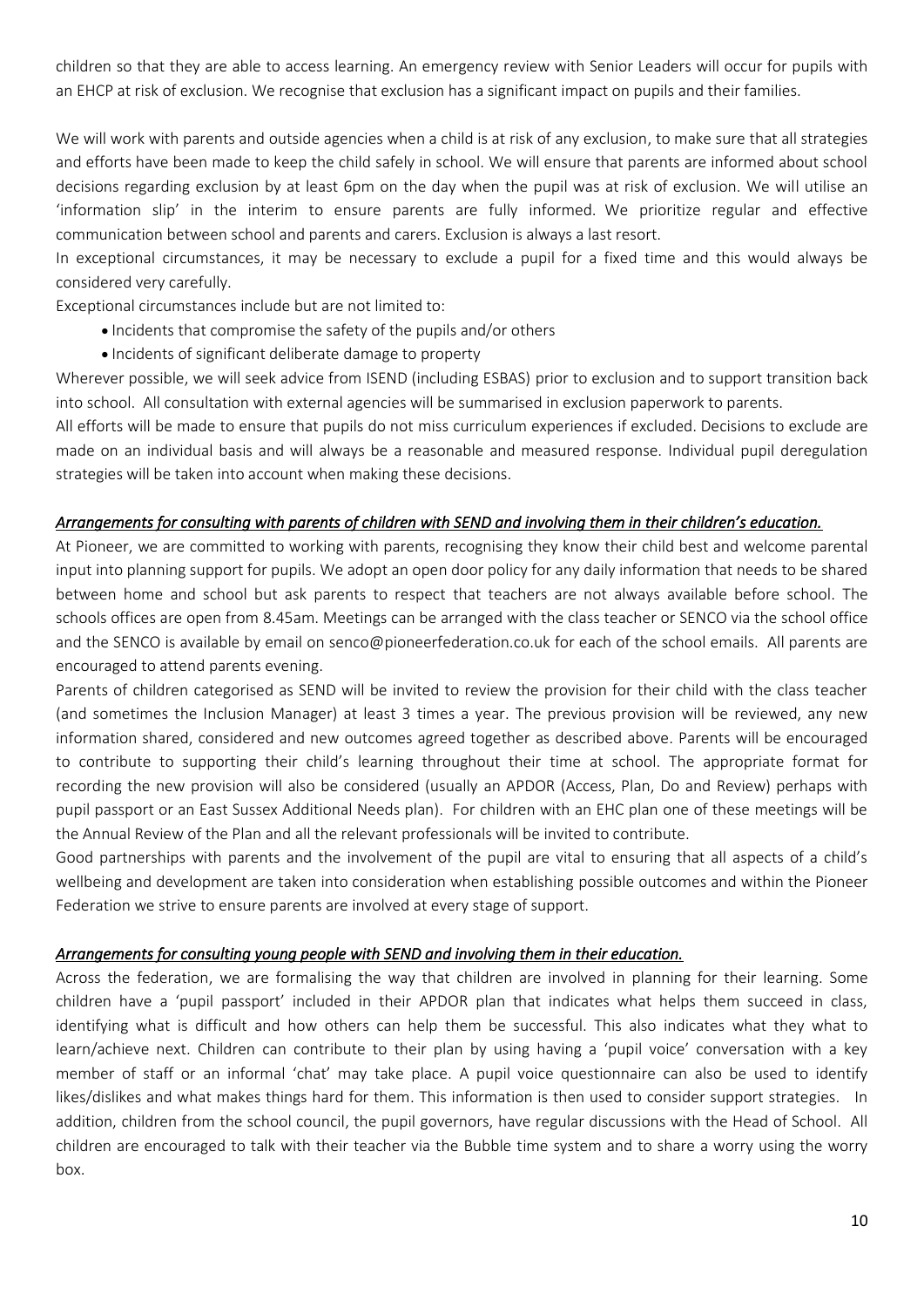### *Arrangements for supporting pupils moving between phases of education and preparing for adulthood*

Prior to starting in Reception, the class teacher makes home visits and where possible visits to local nurseries to see the children in their current provision. Local nurseries are invited to some school events and a number of taster sessions take place to familiarise the children with the new setting. Children with SEND identified at this point usually have additional transition meeting involving the ISEND Early Years Team, parents and school in order to plan and prepare for a successful start to primary education.

Year 6 children are invited by secondary schools for transition days in the summer term. Families with children with additional needs are encouraged to make additional visits, and make contact with the SEND department during the application process. In addition, families are encouraged to participate in other summer workshops taking place at the relevant schools. The SENDCO at the secondary school will be contacted by the federation SENDCO for a full discussion or additional meeting if felt this would be useful. EHCP Annual Reviews for a Year 5 child will be planned to take place in the summer term so that plans for secondary transition can be discussed in detail well in advance.

At the end of each year, the senior leadership team plan time for teachers to discuss the pupils transitioning between classes. All records and plans are stored on the school server so that the receiving teacher has access to them. For children who find transition challenging transition books may be made with photos showing the new classroom and new teacher but also things that are staying the same. These can be referred to over the summer. Transition visits to the new classroom and time with the new teacher are planned into the summer term but additional visits can be arranged. When necessary pre-term visits can be arranged to remind children of their new environment and to relieve anxiety.

For children moving to another school we will contact the school and make them aware of any SEND arrangements that we had in place. We will forward records and plans as quickly as possible and where required have conversations with eh new school.

## *How adaptions are made to the curriculum and the learning environment of pupils with SEND*

Class teachers understand that they are responsible for the teaching of SEN children. Lessons are planned to address potential areas of difficulty, remove barriers to learning and to utilise children's strengths so enabling all pupils' full access to the national curriculum. This will include differentiation for all children. Consideration will be given to the adaption of the verbal and body language used, arrangement of the classroom and learning space, additional materials and equipment, children's strengths and use a range of learning styles. For those children with SEND, their additional and different provision is worked into the curriculum, taking into account advice from outside agencies and any other needs as identified as part of the desired pupil's outcomes. This may involve input from outside agencies, individual teaching programmes, individual strategies or particular resources. It is anticipated that the majority of support takes place within class. Reasonable adaptions will be taken in line with the SEND Code of Practice Children with additional medical needs have a health care support plan in place. If necessary additional SEND support will be recorded in the ways indicated above.

## *The expertise and training of staff to support pupils with SEND, including how specialist expertise will be secured*

The SENDCO/Inclusion Manager is non-class based, working a full week across the federation and this enables liaison with teaching staff, parents and outside agencies and time to offer guidance and advice to staff regarding SEND. From September 2021 the Inclusion Manager assistant works one day across the federation under the direction of the Inclusion Manager.

The Executive Headteacher and Head of School allocate the available teaching assistant support dependent on the needs within the school in liaison with the Inclusion Manager. Class teachers work with the SENDCO/Inclusion Manager and Head of School to ensure the available support is used to its best advantage.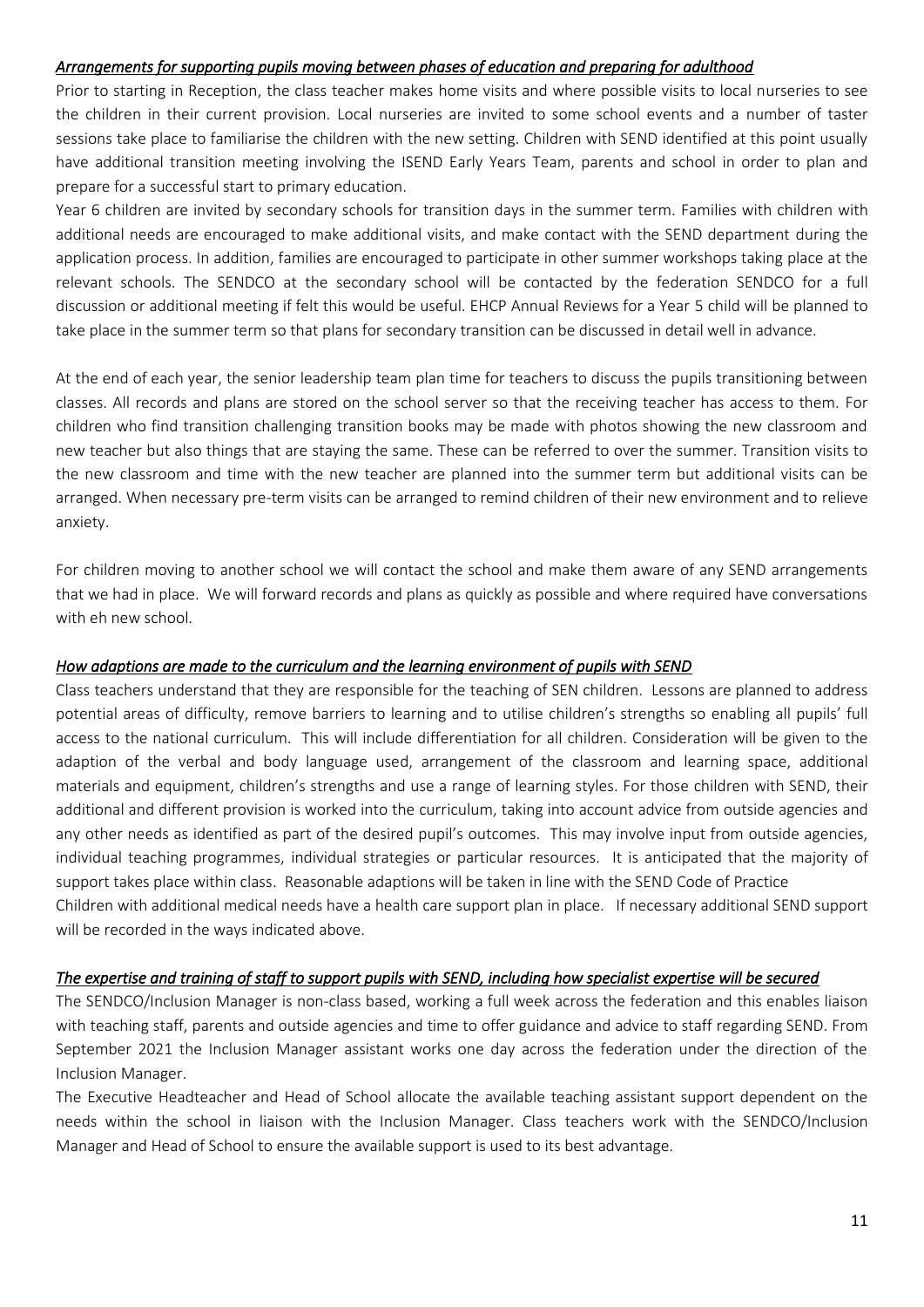The Executive Headteacher, Head of School and Inclusion Manager regularly consider the training needs of staff in relation to the current cohort. Training needs identified following the appraisal process and structured conversations and reviews, or the arrival of a new child with are discussed with the Executive Head and Head of School, CLASS and EP or other support services (e.g. Speech and Language) as appropriate.

The schools access core training from CLASS (Communication Learning and Autistic Support Service) in areas such as Speech and Language, Autism and Dyslexia. In addition in Autumn 2021 staff have accessed training in Precision teaching, Sensory circuits and Jump Ahead, Makaton, Autism in Girls and Language Link. Many trainings are available and have been accessed in the last academic year such as Emotional Regulation as well as attendance at the Wellbeing conference. This expertise can then be shared across the federation.

In 2021-22 the federation is undergoing Therapeutic Thinking Training provided by East Sussex. St Mary's and Chiddingly Primary have benefitted from training sessions from Speech and language therapists and Occupational Therapists working with individual children.

The school can apply for core support or buy in credits to access Educational Psychology Service (EPS), East Sussex Behaviour and Attendance Support (ESBAS) and CLASS support. Other specialists can be approached (school nurse, NHS services, CAMHS, physiotherapists for example) in addition to those offered by county to provide individual and whole staff training or advice.

New staff training needs are considered during induction. The SENDCO is able to provide advice and training for staff via staff meetings, TA meetings and individual meetings. In addition, training for staff is reviewed by the Headteacher during the appraisal process for both teaching staff and teaching assistants. Any training identified as a need following school based plan reviews or on the arrival of a new child is raised with the Head of School by the SENDCO. The Federation welcomes input from external professionals such as speech and language therapists/Physio Therapists and will facilitate training for staff via these professionals as necessary.

# How the school involves other bodies, including health and social care bodies, local authority support services and voluntary sector organisations in meeting children's SEND and supporting their families

The Inclusion Manager/SENDCO is responsible for ensuring that there is good liaison and information sharing with outside agencies as is required and agreed with parents. The Federation facilitates the training for staff that outside agencies are able to offer often arranging for Teaching Assistants/Learning Mentors to work alongside visiting professionals wherever possible. Where recent information is not available outside agencies involved with a child will be invited to contribute to reviews wherever possible.

A multiagency meeting maybe convened to bring together families and all professionals working with a family to provide a coordinated and joined up support plan. A referral to the East Sussex IMARP panel can be used to facilitate this.

For children with EHC plans all involved agencies will be invited to contribute to the Annual Review.

## Support for families

The East Sussex local offer which shows the support that is available for children and young people with special educational needs and disabilities in East Sussex[: www.eastsussex.gov.uk/localoffer](http://www.eastsussex.gov.uk/localoffer) Information regarding East Sussex parent support services is shared with all SEND parents at various intervals, but particularly when a child is placed on the SEND register, an EHC plan is being sought or the parents are expressing concern over the support in place (see Amaze SENDIASS details below).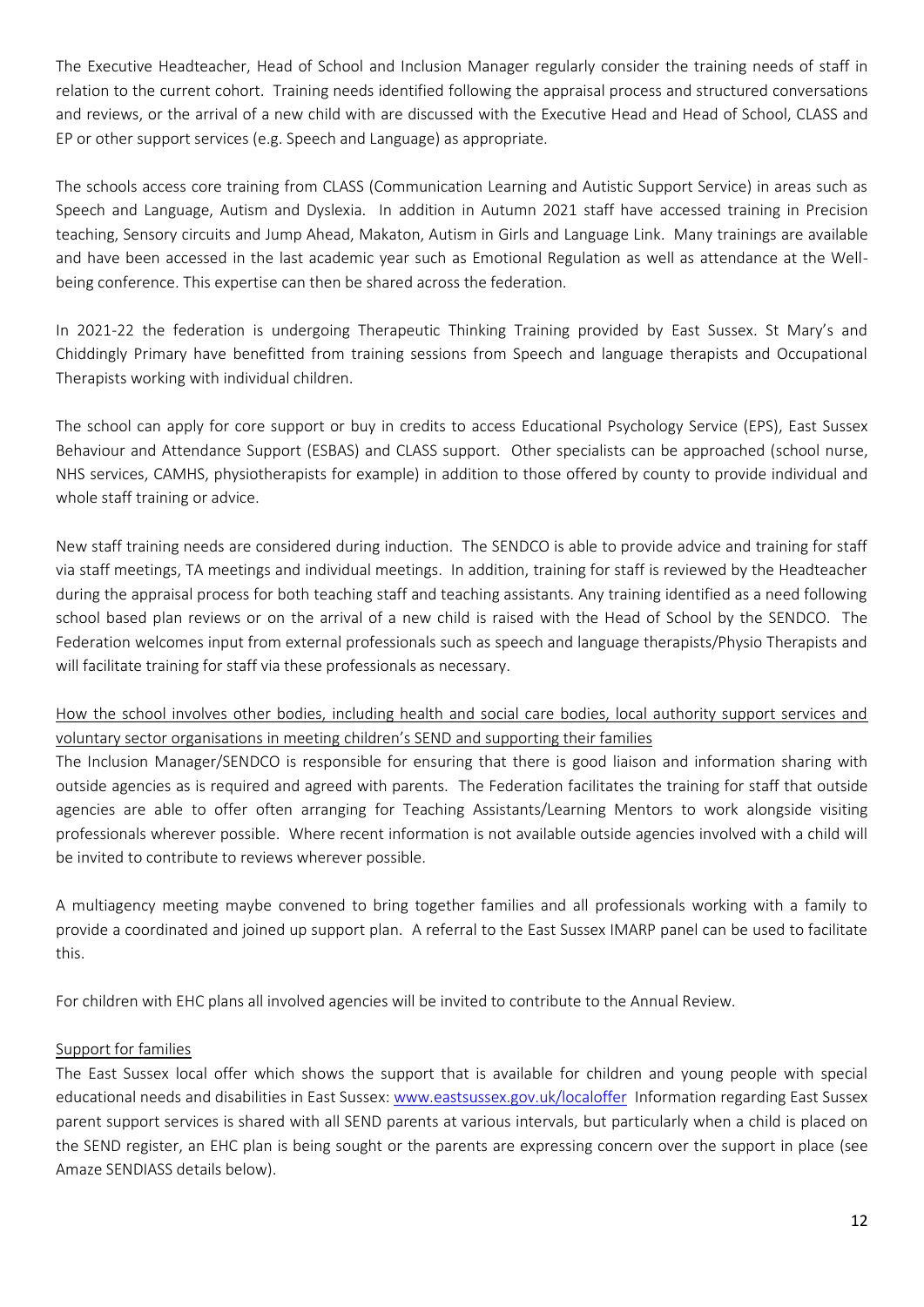Parents are able to self-refer to the school nurse team (see below) and contact East Sussex Children's Integrated Therapy (ESCITS) Service for Speech and Language or Occupational Therapy advice on the number below if their child is known to that service.

The SENDCO/Inclusion Manager is able to share a list of supports for parents on request, please do contact the school office if you would like to arrange a meeting to discuss avenues for support. This information is also available from the school office. Information includes:

- o The local offer is available on the school and East Sussex website: www.eastsussex.gov.uk/localoffer
- o Amaze SENDIASS Special Educational Needs and Disability Information, Advice and Support Service for families in East Sussex: Email: [sendiass@amazesussex.org.uk.](mailto:sendiass@amazesussex.org.uk) [https://amazesussex.org.uk/parent-carers/services-and](https://amazesussex.org.uk/parent-carers/services-and-support/sendiass-helpline/)[support/sendiass-helpline/](https://amazesussex.org.uk/parent-carers/services-and-support/sendiass-helpline/) 01273 772289 Monday – Friday 9.30-2.30pm
- o School Nursing Team (ESCIS) 0300 123 4487 Parents can self-refer by calling in or school can support this.
- o Educational Psychology helpline for parents 01273 481967
- o East Sussex Children's Integrated Therapy (ESCITS) Service for Speech and Language or Occupational Therapy advice on 0300 123 2650
- o CLASS+ Autism/Social Communication Support for parents and carers of children/young people with Autism/Social Communication difficulties Twice weekly Advice Line: Mondays 10-1pm. Fridays 12- 3pm Call 01273 336887 and ask for the CLASS+ Advice Line <http://www.facebook.com/CLASSPlus> CLASS@eastsussex.gov.uk or 01273 336887
- o Parenting Advice Line Open for parents/Triple P parenting support 01424 725800 [www.openforp](http://www.openfor/)arents.org.uk
- o Family Lives website offers parenting advice in a range of areas toddlers/preschool, primary, bullying, divorce and separation. Confidential helpline, parenting videos, forums, online parenting courses, leaflets include: Moving to secondary school, discipline, stepfamilies, bullying, starting school and lots more <http://www.familylives.org.uk/> 0808 8002222
- o NSPCC helpline professional counsellors available 24/7 for help, advice and support 0808 800 5000

## *Evaluation of the effectiveness of the provision made for pupils with SEND*

The Governors, Headteacher and SENDCO/Inclusion manager use a range of strategies to review the effectiveness of SEN provision including ASP (Analyse School Performance) reports, internal termly data walls and Target Tracker information. The Quality of Teaching is monitored throughout the year and evaluation of individual provision takes place 6 times a year at pupil progress meeting and at least 3 times a year in structured conversations with parents. Parental comments from questionnaires and meeting feedback are also used to inform our action planning. The SEN self -review tool and the East Sussex Quality Inclusion Mark criteria can also be used to support action planning.

## *Recent data for SEND pupils*

Due to Covid-19 there is not school data available for 2019-20 or 2020-21

## Other reports reviewing SEND provision

The latest OFSTED reports for each school are available on the schools website: https://pioneerfederation.co.uk/

## *Budget allocation*

Continued overleaf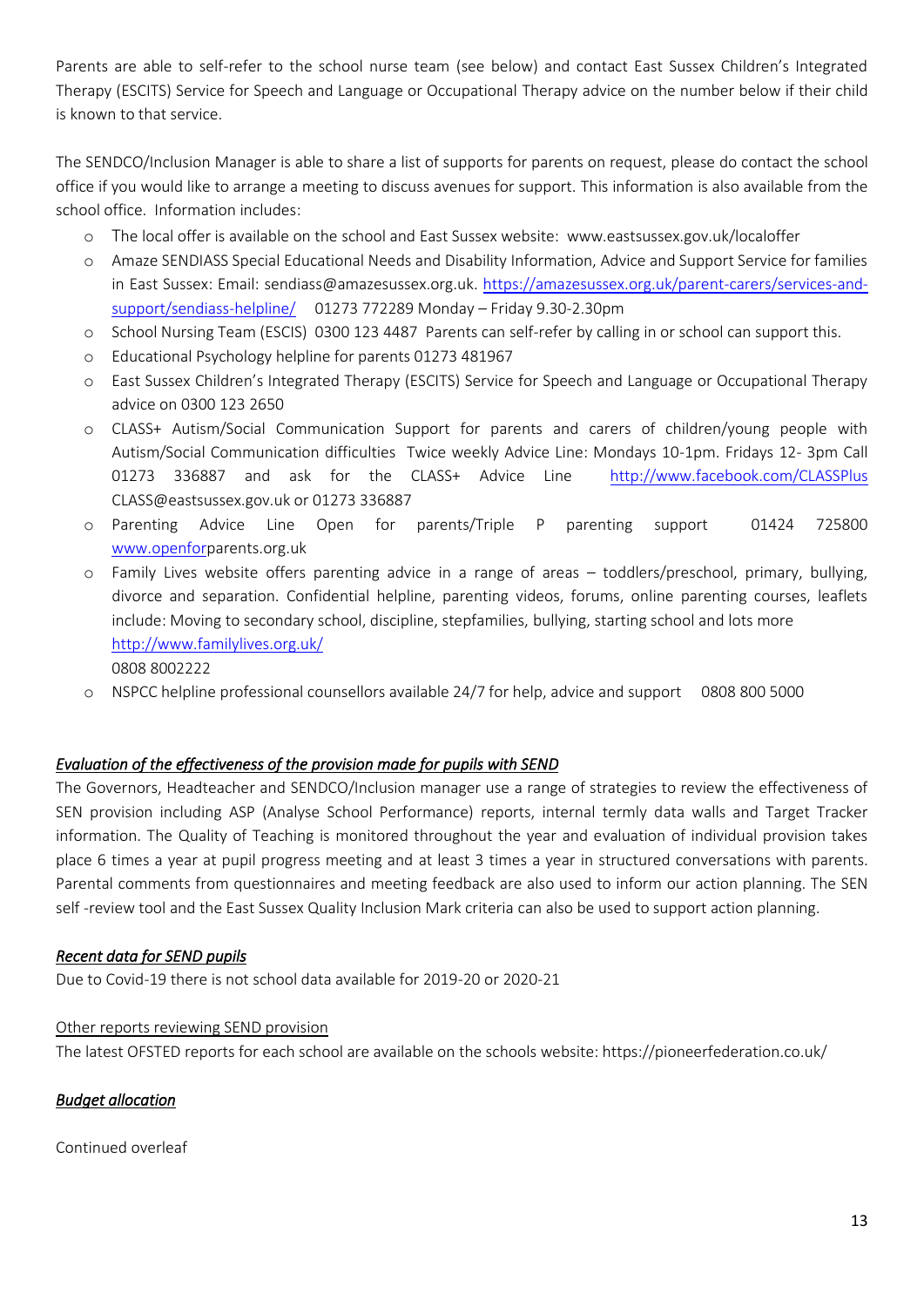## *Budget allocation*

The notional SEND budget is used to provide support across the school; this includes some contribution to providing teaching assistant support in all classes in the mornings, and to provide additional resources and training.

| Notional SEND budget | St Marys                | Chiddingly              | East Hoathly             | Park Mead               |
|----------------------|-------------------------|-------------------------|--------------------------|-------------------------|
| 2021-22              | £36,010                 | £35,262                 | £35,217                  | 42,249                  |
|                      | EPS units x 6           | EPS units x 6           | EPS units x 2            | EPS units x 6           |
|                      | EHCP INA                | EHCP INA                | Resources                | <b>ESBAS</b> units      |
|                      | <b>SEND TA</b>          | <b>SEND TA</b>          | <b>EHCP INA hours</b>    | <b>INA hours</b>        |
|                      | within<br>TA<br>support | within<br>TA<br>support | within<br>support<br>TA. | within<br>TA<br>support |
|                      | the classrooms          | the classrooms          | the classrooms           | the classrooms          |
|                      | Resources<br>e.g.       | Resources<br>e.g.       | Resources<br>e.g.        | Resources               |
|                      | Clicker<br>8            | Clicker 8,              | Clicker 8                |                         |
|                      | subscriptions,          |                         |                          |                         |

## Resource Allocation

- Each teacher is responsible for delivering high quality first teaching that takes into account the needs and strengths of all the children within their class. Differentiation, groupings, consideration of the environment and learning styles is available to all children as a part of quality first teaching.
- Each year Senior Leadership consider how the allocation of additional human resources to each year group. This is reviewed throughout the year as necessary when children arrive/leave the school or as differing needs arise.
- Additional support may take the form of the class teacher adapting their usual style/mode of teaching, support from a Teaching Assistant (TA) in focused intervention in groups or for individuals, personalised resources, or personalised advice from outside agencies.
- Where necessary and as recommended by a professional specialist equipment, books or other resources that may help the child are sought.

## *How pupils with SEND are enabled to engage in activities available with those in the school who do not have SEND*

The expectation is that all children engage fully in all aspects of school life. The majority of SEND provision takes place in class and all children are expected to access the full range of education activities offered including after school clubs and trips. Teachers take this into account in their daily planning. Where necessary additional risk assessments will take place and reasonable adjustments will take place in order for full participation alongside the peer group. For example following risk assessments additional adults may be allocated to a school trip ensuring higher ratios. Wherever possible, with parental consent, outside providers (of after school clubs for example) are provided with information as necessary to ensure full access is possible.

## *Support for improving emotional and social development*

The school has a number of pastoral support systems in place that allow for the opportunity to listen to the views of children with (and without) SEND and aim to prevent bullying. The school has a Personal Social and Emotional curriculum in place, theme days/weeks and collective worship are used to focus on and revisit these themes. Skills builders are being developed across the Federation to develop skills in a range of areas. 'Pupil voice questionnaires' can be used with individuals to ascertain their feelings regarding school in addition to whole school questionnaires and feedback from the pupil governors. Each class has access to a system for requesting talk time with the class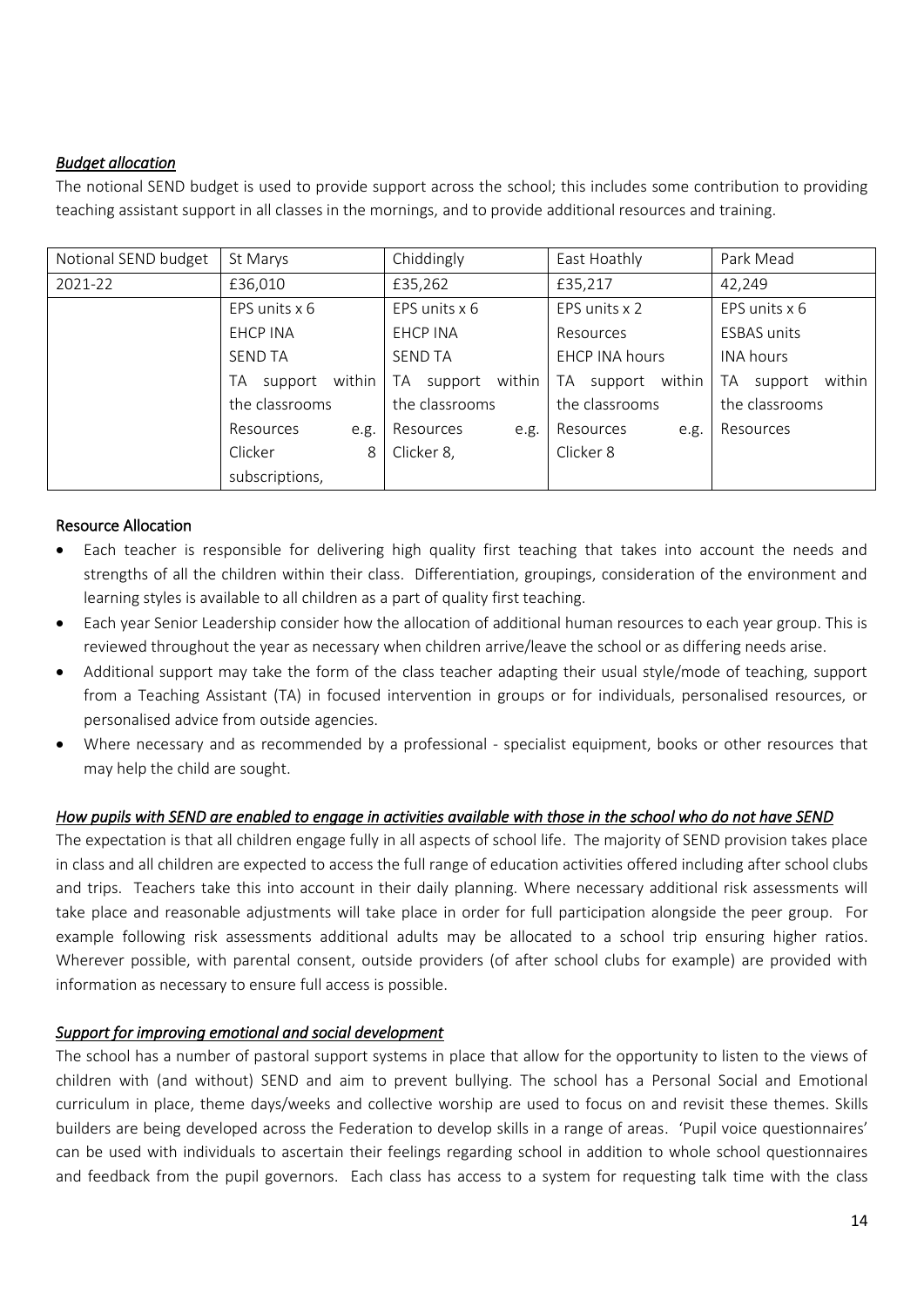teacher or a key adult. This maybe 'bubble time' in the classroom or children can use the worry box to request a 'chat' or 'Got a worry' time with a key adult.

Boxall profiling is used to identify and prioritise need for wellbeing provision alongside a new developed wellbeing referral form, designed after discussions with the Mental Health Support Team. Social emotion and wellbeing (SEW) groups and individual interventions are set up to support identified pupils. The Federation uses its combined knowledge from Thrive trained staff, Boxall target identification, the empowerment approach and zones of regulation training under the leadership of the SENDCO to generate SEW plans that run alongside or in addition to SEND plans. PPG funding also supports this provision.

In 2021-22 Park Mead Primary will be supported by the Mental Health Support Team who will be providing some sessions of CBT for older pupils and workshops for parents. PPG funding at Park Mead is providing a small number of counselling sessions throughout this academic year. Park Mead is also supported by the East Sussex Nurture Advisor and this support is disseminated across the Federation by the SENDCO as appropriate.

St Mary's and Park Mead are currently hosting art therapy students who are able to provide a number of art therapy sessions for a small group of students for the year 2021-22.

In addition Chiddingly Primary and East Hoathly Primary are funding access to a Drawing for Talking practitioner for up to 6 children a year.

The SENDCO maintains good links with the Educational Psychology Service and can make referrals to Child and Adolescent Mental Health (CAMHS), Early Help and the school nurse team if required. Other provisions may include speech and language groups, social communication and awareness groups, Jumpahead/BEAM and playtime/lunchtimes clubs and activities. These may be provided as a general whole school activity or as an individual SEND provision. In Autumn 2021 Sensory Circuits is running in all the Federation schools for identified pupils.

## Admission Arrangements

The Pioneer Federation follows East Sussex Policy for admissions (see the Admissions Policy) which takes into consideration the duties required under the Equalities, SEN, Disability and discrimination legislation. Children with an Educational Health Care Plan can name their preferred school as part of their Annual Review and in these circumstances they must be admitted. For all other SEND children the same criteria apply as is stated in the East Sussex admissions policy.

#### The environment in each school

Like all schools, the Pioneer Federation is subject to the Equalities Act. We are committed to making all reasonable adjustments towards improving accessibility as we maintain and develop the school and its grounds but observe that Chiddingly, East Hoathly and St Marys were all built many years ago. We will take proactive steps to ensure that disabled pupils and non-disabled pupils are treated equally. We currently communicate with parents in direct conversation, phone, letter and email – we ask parents to let us know if they have a particular need that makes one method of communication easier for them. We are sensitive to the needs of parents whose first language is not English or who may have other communication needs. We encourage you to discuss any concerns you might have with us so that we can plan for full inclusion. Further details can be obtained from our Equalities Policy and Accessibility Plan that are available on our website.

#### Chiddingly Primary

Chiddingly was built over 100 years ago, however most of the classrooms are on the ground floor. The site has ramps and doors wide enough to enable wheel chair access. There is an accessible toilet. Access to the field, Forest School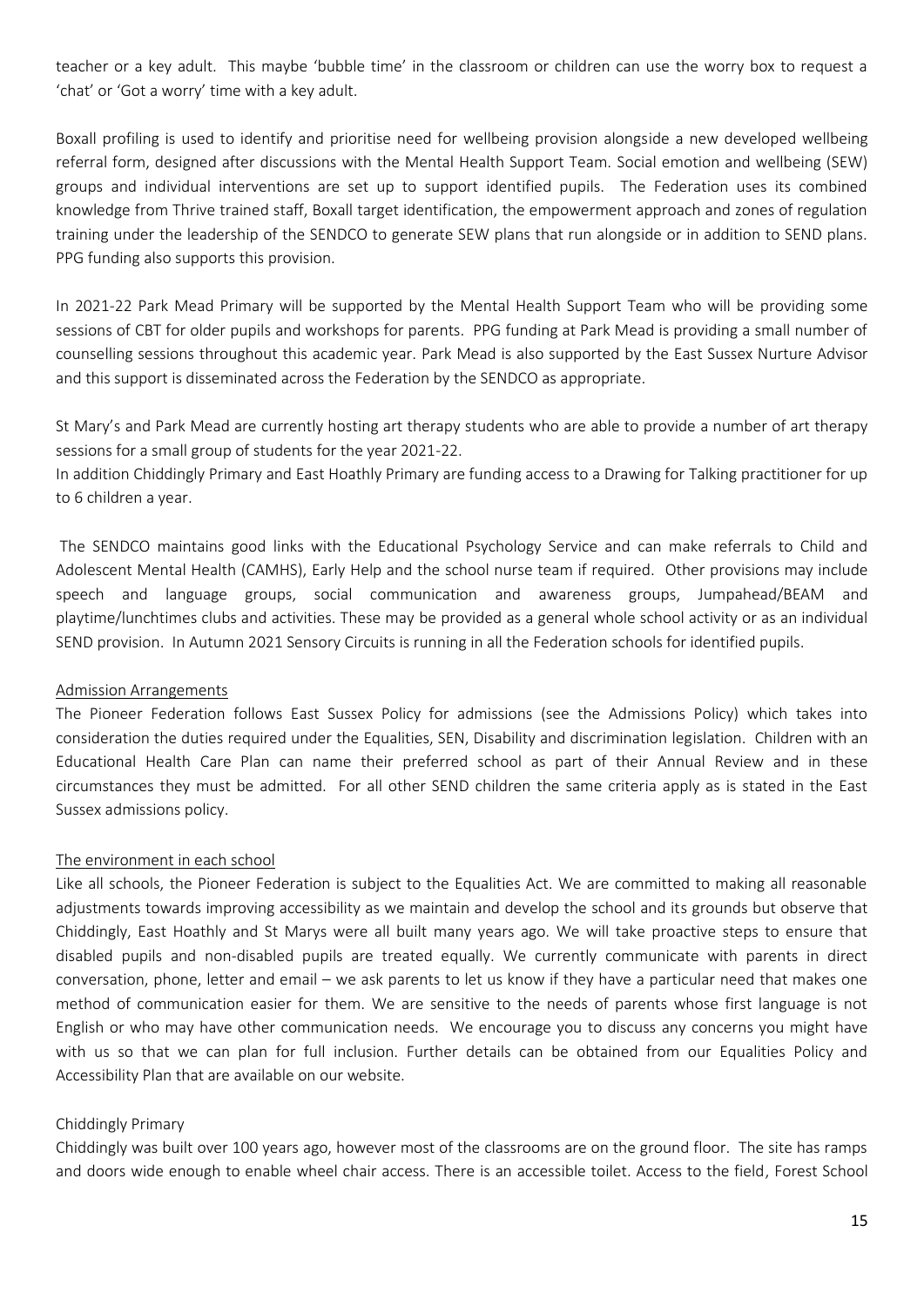and play area is good and there is ramped entrance to the hall. 3 out of 4 classrooms open out on to area that is shared by the 3 classes. There is a carpark close to the playground entrance with disabled parking bays.

## East Hoathly Primary School

Our school was built well over 100 years ago; the corridors are narrow in places and there are interior steps to the school office and reception area which are not suitable for ramping. However, all classrooms are on the ground floor and there are individual toilets with wide door access in the main building and in the mobile classroom.

Access to our field and trim trail is good. Classrooms are arranged to provide good access to resources for all children and where access is an issue for particular children this is taken into account by staff.

## St Mary the Virgin Primary

The classrooms at St. Mary the Virgin CE School (also an old building) are on a level site with easy access to all areas, both inside and outside. The children's entrance to the school is via a sloped lane at the side of the school. There is a steep ramp from the playground to the children's main entrance at the back of the school and small steps from the classrooms that have direct access to the outside area. Access to the school office and hall from the front of the school is via a number of steps. A small carpark (not belonging to the school) is available at the front of the school. There is an accessible toilet. The accessibility plan (available on the website) indicates future plans for improving our school environment. Wheel chair access can be arranged via telephone prior to visit.

### Park Mead

Access to the class rooms is via level surface from the small carpark and there is a designated disabled space. Currently there are no steps from EYFS to the rest of the school; however the corridor from EYFS and the office entrance to the rest of the building is narrow and not wide enough to allow wheel chair access. The KS1 classroom is only accessible via a long outdoor route. There are few steps from the KS1 classroom and KS2 Playground to the hall. There is steep bank up to the KS2 Outdoor Gym although the main playground and field are flat. Access to the hall from within the building requires two fire doors to be pulled towards you. Corridors leading to the KS2 classrooms are narrow and this area is also the cloakroom facility. The school has a dedicated care suite with shower and height adjustable changing facility.

## *Arrangements for handling complaints from parents of children with SEND about the provision made in school.*

We like to have an open and cooperative relationship with parents and carers and encourage you to communicate early on if there are any issues or concerns arising. Please contact the school office to make an appointment. If you feel your concerns are not being addressed then you can follow the procedures for a formal complaint.

For concerns about the provision in an EHC plan parents have the statutory right to appeal against the decision of the local authority. Complaints that fall into this category cannot be investigated by the school.

Any concerns regarding the day to day running of the school, interpretation of policies, the actions/inactions of the staff at school, the SEND policy as determined by the governing body, educational provision for children should be considered in line with the school complaints policy. This refers parents to the class teacher in the first instance, and then to the SENDCO/Inclusion Manager and Headteacher in progression if the concern is continues.

Unresolved complaints can be taken directly to the First Tier Tribunal (Special Educational Needs and Disability).